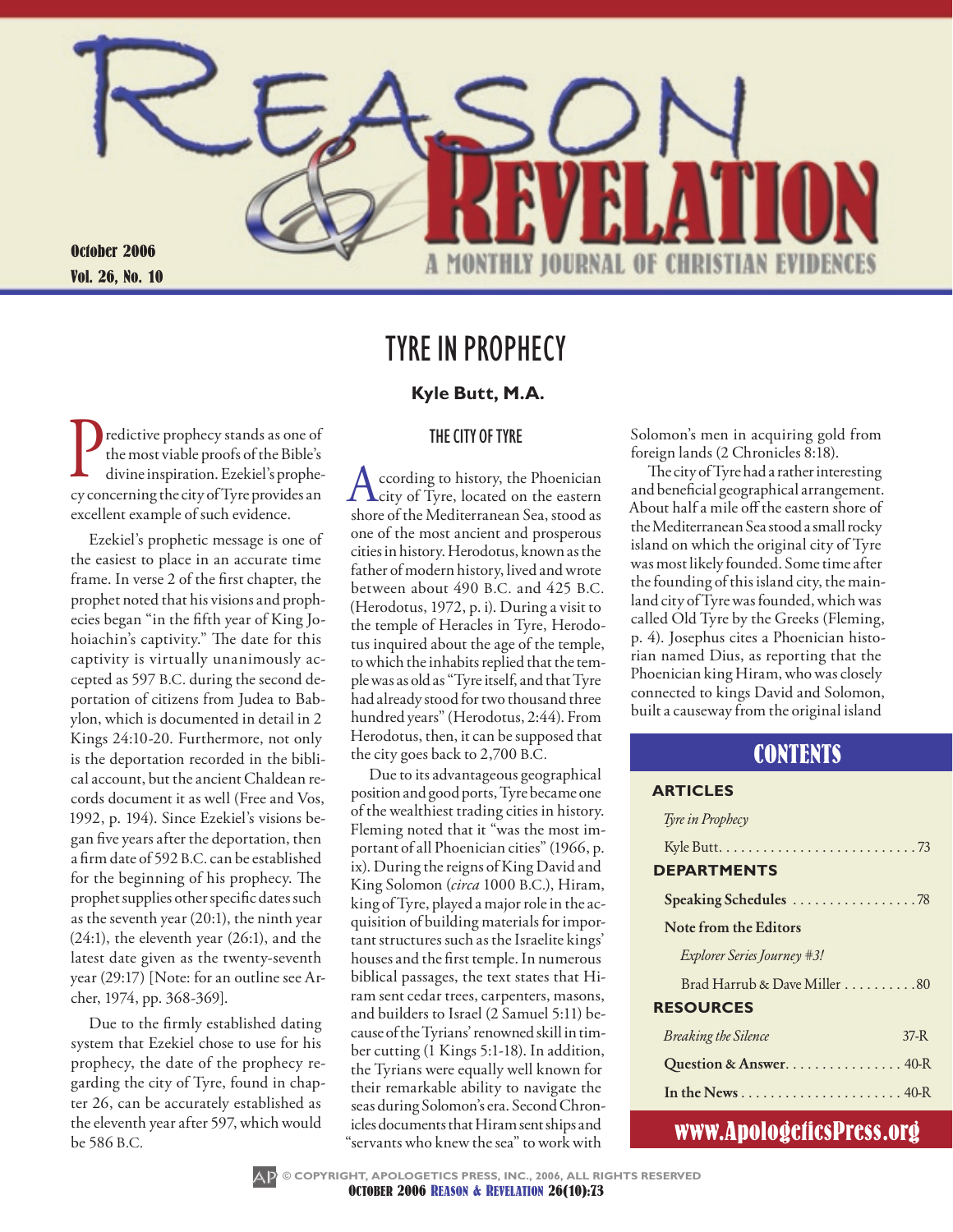

to a smaller island, connecting the two (*Against Apion*, 1.17).

In addition to its beneficial geographic position, the city had great confidence in its many excellent defensive advantages. Fleming noted: "As early as 1400 B.C. Tyre was not only a great city but was considered impregnable" (p. 8). The ancient historian Quintus Curtius Rufus (most likely writing in approximately A.D. 50), listed several of these defensive traits that had remained intact as late as the siege by Alexander in 332 B.C. The force of the water and the wind that prevailed on the side of the city closest to the land was said to have produced a "corrosive force of waves" that would hinder the construction of any type of bridge or causeway from the mainland (4.2.8). Furthermore, the water nearest to the walls of the city was "especially deep" and would force any wouldbe attackers to position any type of siege mechanisms in the unstable foundation of a ship, and the wall "dropped sheer into

the sea," which prevented the use of ladders or approach by foot (4.2.9).

During the time of Ezekiel, Tyre was well established and renowned for its building, manufacturing, and trade. Ezekiel said of Tyre: "Your builders have perfected your beauty" (27:4), and then he proceeded to list several different kinds of wood and imported materials used by the Tyrians (27:3-11). The prophet stated: "When your wares went out by sea, you satisfied many people; you enriched the kings of the earth with your many luxury goods and your merchandise" (27:33).

But Tyre's profitable trading had done little positive for its spiritual condition. In fact, as is often the case, the riches accrued by the city had caused widespread dereliction and spiritual decay. Concerning the city, Ezekiel noted: "By the abundance of your trading you became filled with violence within, and you sinned…. Your heart was lifted up because of your beauty; you corrupted your wisdom for

*During the time of Ezekiel, Tyre was well established and renowned for its building, manufacturing, and trade.*

**Reason & Revelation** is published monthly by Apologetics Press, Inc. Periodicals postage paid at Montgomery, AL. **Postmaster**: Send address changes to **Reason & Revelation, 230 Landmark Dr., Montgomery, AL 36117; issn:[1542-0922] usps# 023415**.

**Reason & Revelation** is a non-profit, tax-exempt work dedicated to the defense of New Testament Christianity. Copyright © 2006. All rights reserved.

#### **Editors**:

Brad Harrub, Ph.D.\* (\*Neurobiology, University of Tennessee) Dave Miller,  $Ph.D.*$ <br>
(\*Communication, Southern) munication, Southern Illinois University)

#### **Annual Subscription Rates:**

| \$10.00 | Domestic                  |
|---------|---------------------------|
| \$8.00  | Domestic Bulk             |
|         | $(5 + to same address)$   |
| \$16.00 | Canada & Overseas Airmail |

#### **General inquiries, changes of address, or international callers:**

| Phone: | $(334)$ 272-8558 |
|--------|------------------|
| Fax:   | $(334)$ 270-2002 |

|  | rder | . .<br>-- |
|--|------|-----------|
|--|------|-----------|

| Phone: | $(800)$ 234-8558 |
|--------|------------------|
| Fax:   | $(800)$ 234-2882 |

**On-line** Web store/catalog, subscription order/renewal form, current issues, archives, and other information (all orders processed on a secure server):

**URL:** www.ApologeticsPress.org<br>**F-mail:** mail@ApologeticsPress.org **E-mail**: mail@ApologeticsPress.org

**Discovery—Scripture & Science for Kids** is a sister publication for children. For more information, please contact our offices or visit the *Discovery* Web site at:

**url**: www.DiscoveryMagazine.com

the sake of splendor…. You defiled your sanctuaries by the multitude of your iniquities" (28:16-18). Among the sins listed by Ezekiel, one specific attitude maintained by Tyre was designated by the prophet as the ultimate reason for the city's demise. Ezekiel noted: "[B]ecause Tyre has said against Jerusalem, 'Aha! She is broken who was the gateway of the peoples; now she is turned over to me; I shall be filled; she is laid waste.' Therefore thus says the Lord God: 'Behold, I am against you, O Tyre'" (26:2-3). Apparently, in an attitude of commercial jealousy and greed, the city of Tyre exulted in Jerusalem's misfortunes and expected to turn them into its own profit. Among Tyre's list of despicable activities, the city's slave trade ranked as one of the most profitable. The prophet Joel noted that Tyre had taken the people from Judah and Jerusalem and sold them to the Greeks so that the Tyrians could "remove them far from their borders" (Joel 3:6). These dastardly dealings with the inhabitants of Judah would not go unpunished.

In Ezekiel 26, the prophet mentioned several events that were to occur in Tyre as punishment for the city's arrogance and merciless actions. The following is a lengthy, but necessary, quote from that chapter:

Therefore thus says the Lord God: "Behold, I am against you, O Tyre, and will cause many nations to come up against you, as the sea causes its waves to come up. And they shall destroy the walls of Tyre and break down her towers; I will also scrape her dust from her, and make her like the top of a rock. It shall be a place for spreading nets in the midst of the sea, for I have spoken," says the Lord God; "it shall become plunder for the nations. Also her daughter villages which are in the fields shall be slain by the sword. Then they shall know that I am the Lord."

For thus says the Lord God: "Behold, I will bring against Tyre from the north Nebuchadnezzar king of Babylon, king of kings, with horses, with chariots, and with horsemen, and an army with many people. He will slay with the sword your daughter villages in the fields; he will heap up a siege mound against you, build a wall against you, and raise a defense against you. He will direct his battering rams against your walls, and with his axes he will break down your towers. Because of the abundance of his horses, their dust will cover you;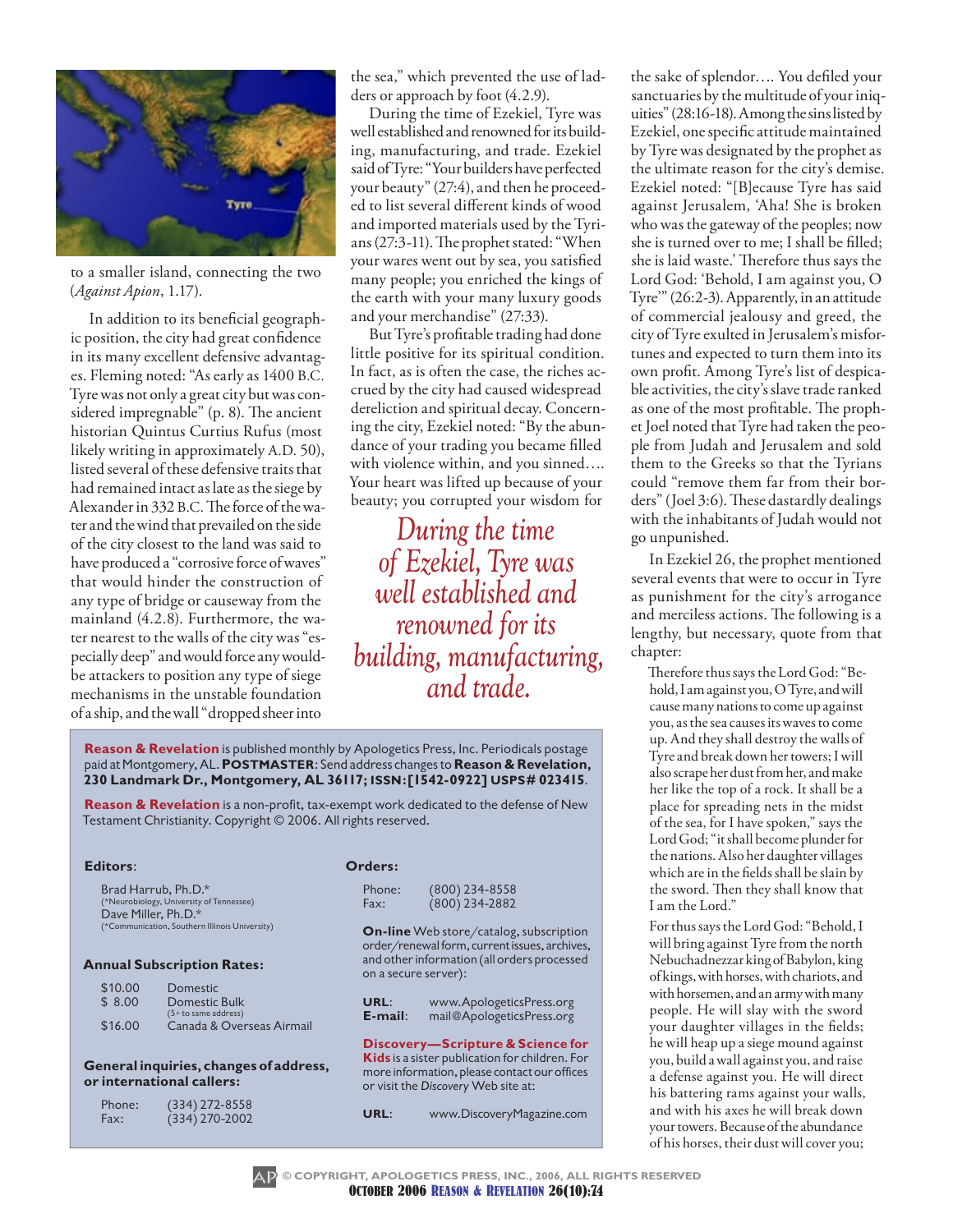your walls will shake at the noise of the horsemen, the wagons, and the chariots, when he enters your gates, as men enter a city that has been breached. With the hooves of his horses he will trample all your streets; he will slay your people by the sword, and your strong pillars will fall to the ground. They will plunder your riches and pillage your merchandise; they will break down your walls and destroy your pleasant houses; they will lay your stones, your timber, and your soil in the midst of the water. I will put an end to the sound of your songs, and the sound of your harps shall be heard no more. I will make you like the top of a rock; you shall be a place for spreading nets, and you shall never be rebuilt, for I the Lord have spoken," says the Lord God….

For thus says the Lord God: "When I make you a desolate city, like cities that are not inhabited, when I bring the deep upon you, and great waters cover you, then I will bring you down with those who descend into the Pit, to the people of old, and I will make you dwell in the lowest part of the earth, in places desolate from antiquity, with those who go down to the Pit, so that you may never be inhabited; and I shall establish glory in the land of the living. I will make you a terror, and you shall be no more; though you are sought for, you will never be found again," says the Lord God (26:1-14,19-21).

Several aspects of this prophecy deserve attention and close scrutiny. The prophet predicted: (1) many nations would come against Tyre; (2) the inhabitants of the villages and fields of Tyre would be slain; (3) Nebuchadnezzar would build a siege mound against the city; (4) the city would be broken down and the stones, timber, and soil would be thrown in "the midst of the water;" (5) the city would become a "place for spreading nets;" and (6) the city would never be rebuilt.

In chronological order, the siege of Nebuchadnezzar took place within a few months of Ezekiel's prophecy. Josephus, quoting "the records of the Phoenicians," says that Nebuchadnezzar "besieged Tyre for thirteen years in the days of Ithobal, their king" (*Against Apion*, 1.21). The length of the siege was due, in part, to the unusual arrangement of the mainland city and the island city. While the mainland city would have been susceptible to ordinary siege tactics, the island city would have been easily defended against orthodox siege methods (Fleming, p. 45). The

historical record suggests that Nebuchadnezzar destroyed the mainland city, but the siege of the island "probably ended with the nominal submission of the city" in which Tyre surrendered "without receiving the hostile army within her walls" (p. 45). The city of Tyre was besieged by Nebuchadnezzar, who did major damage to the mainland as Ezekiel predicted, but the island city remained primarily unaffected.

It is at this point in the discussion that certain skeptics view Ezekiel's prophecy as a failed prediction. Farrell Till stated: "Nebuchadnezzar did capture the mainland suburb of Tyre, but he never succeeded in taking the island part, which was the seat of Tyrian grandeur. That being so, it could hardly be said that Nebuchadnezzar wreaked the total havoc on Tyre that Ezekiel vituperatively predicted in the passages cited" (n.d.). Till and others suggest that the prophecies about

## *Thus, Ezekiel's prophecy about "many nations" remains as a historical reality that cannot be successfully gainsaid.*

Tyre's utter destruction refer to the work of Nebuchadnezzar.

After a closer look at the text, however, such an interpretation is misguided. Ezekiel began his prophecy by stating that "many nations" would come against Tyre (26:3). Then he proceeded to name Nebuchadnezzar, and stated that "he" would build a siege mound, "he" would slay with the sword, and "he" would do numerous other things (26:7-11). However, in 26:12, the pronoun shifts from the singular "he" to the plural "they." It is in verse 12 and following that Ezekiel predicts that "they" will lay the stones and building material of Tyre in the "midst of the waters." The shift in pronouns is of vast significance, since it shifts the subject of the action from Nebuchadnezzar (he) back to the many nations (they). Till and others fail to see this shift and mistakenly apply the utter destruction of Tyre to the efforts of Nebuchadnezzar.

Furthermore, Ezekiel was well aware of Nebuchadnezzar's failure to destroy the city. Sixteen years after his initial prediction, in the 27<sup>th</sup> year of Johoiachin's captivity (*circa* 570 B.C.), he wrote: "Son of man, Nebuchadnezzar king of Babylon caused his army to labor strenuously against Tyre; every head was made bald, and every shoulder rubbed raw; yet neither he nor his army received wages from Tyre, for the labor which they expended on it" (29:18). Therefore, in regard to the prophecy of Tyre as it relates to Nebuchadnezzar's activity, at least two of the elements were fulfilled (i.e., the siege mound and the slaying of the inhabitants in the field).

Regarding the prediction that "many nations" would come against Tyre, the historical records surrounding the illustrious city report such turmoil and war that Ezekiel's prophecy looks like a mild understatement of the facts. After Nebuchadnezzar's attack of the city "a period of great depression" plagued the city which was assimilated into the Persian Empire around 538 B.C. (Fleming, p. 47). In 392 B.C., "Tyre was involved in the war which arose between the Persians and Evagorus of Cyprus" in which the king of Egypt "took Tyre by assault" (p. 52). Sixty years later, in 332, Alexander the Great besieged Tyre and crushed it (see below for further elaboration). Soon after this defeat, Ptolemy of Egypt conquered and subjugated Tyre until about 315 B.C.when Atigonus of Syria besieged Tyre for 15 months and captured it (Fleming, p. 65). In fact, Tyre was contested by so many foreign forces that Fleming wrote: "It seemed ever the fate of the Phoenician cities to be between an upper and a nether millstone" (p. 66). Babylon, Syria, Egypt, Rome, Greece, Armenia, and Persia are but a sampling of the "many nations" that had a part in the ultimate destruction of Tyre. Thus, Ezekiel's prophecy about "many nations" remains as a historical reality that cannot be successfully gainsaid.

#### Alexander And Tyre

The historical account of Alexander the<br>Great's dealings with Tyre adds an-<br>other important piece to English's proph other important piece to Ezekiel's prophecy. By 333 B.C., Ezekiel's prophecy that Tyre would be destroyed and its building material cast into the midst of the waters

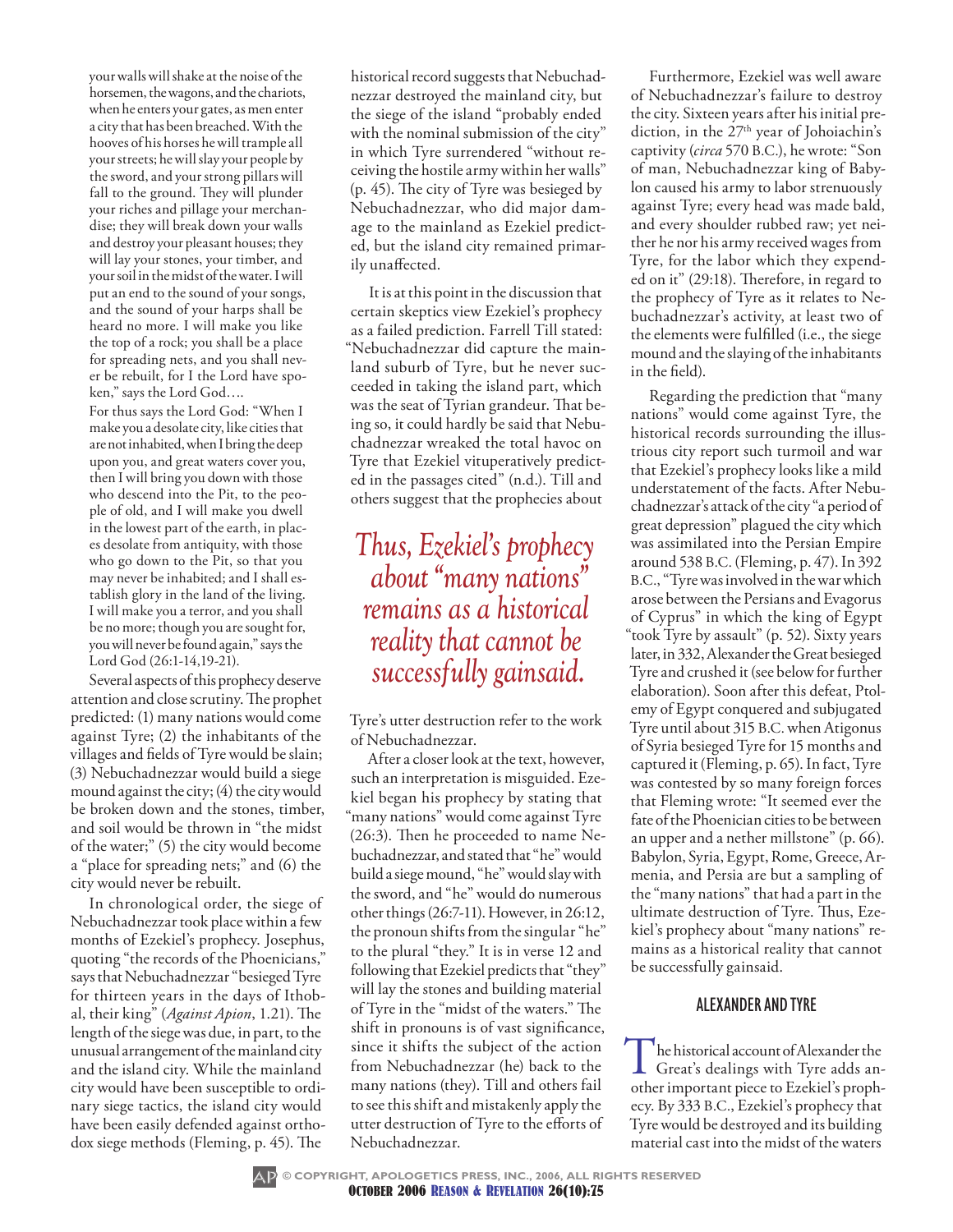

had yet to materialize. But that situation was soon to be altered. Ancient historian Diodorus Siculus, who lived from approximately 80-20 B.C., wrote extensively of the young Greek conqueror's dealing with Tyre. It is from his original work that much of the following information on Tyre's destruction derives (see Siculus, 1963, 17.40-46). Bust of Alexander the Great, who conquered Tyre in 332 B.C.

In his dealings with Tyre, Alexander asserted that he wished to make a personal sacrifice in the temple of Heracles on the island city of Tyre. Apparently, because the Tyrians considered their island refuge virtually impregnable, with war machines covering the walls, and rapidly moving water acting as an effective barrier from land attack, they refused his request. Upon receiving their refusal, Alexander immediately set to work on a plan to besiege and conquer the city. He set upon the task of building a land bridge or cause way (Siculus calls it a "mole") from the mainland city of Tyre to the island city. Siculus stated: "Immediately he demolished what was called Old Tyre and set many tens of thousands of men to work carrying stones to construct a mole" (17.40). Curtius Rufus noted: "Large quantities of rock were available, furnished by old Tyre" (4.2.18). This unprecedented action took the Tyrians by complete surprise. Fleming noted: "In former times the city had shown herself well nigh impregnable. That Alexander's method of attack was not anticipat-

ed is not strange, for there was no precedent for it in the annals of warfare" (p. 56). And yet, even though this action was unprecedented militarily, it was exactly what one might expect from the description of the destruction of Tyre given by Ezekiel hundreds of years prior to Alexander's actions. The mainland city was demolished and all her stones, timber, and soil were thrown into the midst of the sea.

In spite of the fact that the Tyrians were taken by surprise, they were not disheartened, because they did not believe that Alexander's efforts would prevail. They continued to maintain supremacy on the sea, and harassed his workers from all sides from boats that were equipped with catapults, slingers, and archers. These tactics were effective in killing many of Alexander's men. But Alexander was not to be outdone. He gathered his own fleet of ships from nearby cities and was successful in neutralizing the Tyrian vessels' effectiveness.

With the arrival of Alexander's sea fleet, the work on the land bridge moved much more rapidly. Yet, when the construction of the bridge was nearing completion, a storm damaged a large section of the mole. Refusing to quit, Alexander rebuilt the damaged structure and continued to move forward. In desperation, the Tyrians sent underwater divers to impede construction by attaching hooks to the rocks and trees of the causeway, causing much damage (Rufus, 4.3.10). Yet, these efforts by the Tyrians could not stop Alexander's army and eventually the bridge spanned the distance from the mainland city to the island. Huge siege machines

bombarded the walls of Tyre. Siculus' description of the fight is one of the most vivid accounts of a battle in ancient history (17.43-46).

Eventually the Tyrians were defeated, their walls penetrated, and Alexander's forces entered the city and devastated it. Most of the men of Tyre were killed in continued fighting. Siculus recorded that approximately 2,000 of the men in Tyre who were of military age were crucified, and about 13,000 "non-combatants" were sold into slavery (17.46) [Others estimate the number even higher.] In describing the devastation of the city by Alexander, Fleming wrote: "There was general slaughter in the streets and square. The Macedonians were enraged by the stubborn resistance of the city and especially by the recent murder of some of their countrymen; they therefore showed no mercy. A large part of the city was burned" (p. 63).

The secular, historical record detailing Alexander's destruction of Tyre coincides precisely with Ezekiel's prophecy concerning what would happen to its building materials. As Ezekiel had predicted, the stones, timber, and soil of the mainland city were thrown into the midst of the sea in an unprecedented military maneuver. For Ezekiel to have accurately "guessed" this situation would be to stretch the law of probability beyond the limits of absurdity. His acutely accurate representation of the facts remain as outstanding and amazing proof of the divine inspiration behind his message.



This aerial view of Tyre vividly shows the landbridge that Alexander created. Much silt and sand has accumulated over the years to widen the area of the original causeway.

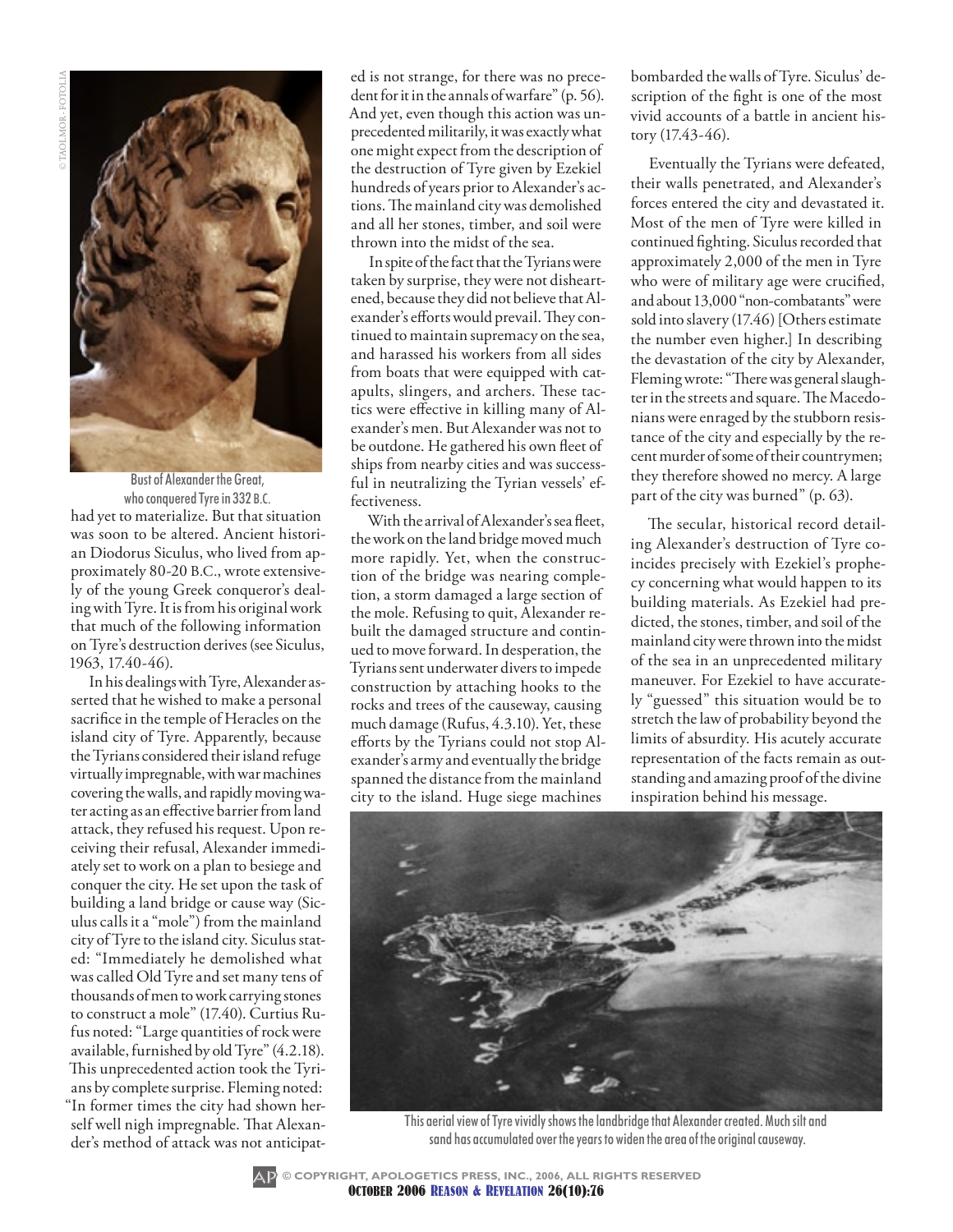# **RESOURCES-FEATURE ARTICLE**

# Breaking the Silence

### **Eric Lyons, M.Min.**

Given the fact that Satan is the father of lies (John 8:44), it should be no surprise that one of the most disputed days in history "just so happens" to be the most important day for Christians—the day on which Jesus rose from the dead (1 Corinthians 15:12-18). For centuries, critics of Christ have ridiculed the gospel writers' resurrection narratives, contending that there are blatant contradictions within the accounts. In his book, *Losing Faith in Faith: From Preacher to Atheist*, Dan Barker lists no less than 17 "discrepancies" within the resurrection accounts alone (1992, pp. 178-184). In his book *Biblical Errancy*, skeptic Dennis McKinsey lists 20 alleged discrepancies under a section titled, "The Resurrection Accounts are Contradictory" (2000, pp. 447-454). One of the questions that both of these gentlemen ask is, "Did the women tell what happened?" (Barker, p. 183; McKinsey, p. 451).

Allegedly, Mark's account of the women who came to the tomb on the morning of Jesus' resurrection disagrees with what Matthew and Luke recorded. Notice carefully what these three gospel writers penned concerning the women following their visit to the empty tomb.

- "So they went out quickly from the tomb with fear and great joy, and ran **to bring His disciples word**" (Matthew 28:8, emp. added).
- "Then they returned from the tomb and **told all these things** to the eleven and to all the rest" (Luke 24:9, emp. added).
- "So they went out quickly and fled from the tomb, for they trembled and were amazed. And **they said nothing to anyone**, for they

were afraid" (Mark 16:8, emp. added). Since Matthew and Luke indicated that the women brought word of Jesus' resurrection to the disciples, while Mark specified that the women "said nothing to anyone," then supposedly the resurrection narratives prove unreliable. Is this true?

Before answering this question, consider what the prophet Isaiah foretold about the silence of the coming Messiah. He wrote (as if it already had happened):

He was oppressed and He was afflicted, **yet He opened not His mouth**; He was led as a lamb to the slaughter, and as a sheep before its shearers is silent, so He opened not **His mouth** (53:5,7, emp. added).

Isaiah prophesied that the Messiah would not open His mouth, but would be "silent." Question: Did Jesus ever speak during His ministry?

Certainly, but this prophecy does not characterize Jesus' entire ministry. Instead, it refers to the particular time when Jesus was tried and crucified. Still, however, Jesus was not completely silent even during His trial and crucifixion (cf. Matthew 26:64; 27:11; Luke 23:28- 31,43). So how could Isaiah describe Him as being "silent"? Aside from the fact that "to open the mouth" frequently meant more than simply to speak or not to speak (see Lyons, 2004), Isaiah's prophecy was fulfilled because **there was a particular period of time in which Jesus remained silent.** Mark recorded that Jesus, while being falsely accused, "kept silent and answered nothing" (Mark 14:61; cf. Matthew 26:63). The silence of the Sufferer was momentary, and any attempt to force Isaiah's prophecy to mean more than temporary silence is unjustifiable.

Similarly, the women who visited Jesus' tomb following His resurrection "said nothing" **for a period of time**. Barker, McKinsey, and other critics who point to Mark 16:8 as contradicting Matthew 28:8 and Luke 24:9 fail to consider that these verses are incongruous only if the writers were referring to the exact same period of the day. The truth is, **initially**, the women were afraid **and silent**, as Mark recorded. Then, later that day, they broke their silence and "told all these things to the eleven and to all the rest" (Luke 24:9). Mark's narrative does not contradict Matthew and Luke, but supplements their accounts. What's more, if Bible critics were to examine **all** of Mark's resurrection narrative, they would learn that following the women's temporary silence regarding Jesus' empty tomb (16:8), Mary Magdalene "told those who had been with Him" (16:10) just as the angel had commanded her and the other women earlier in the day (16:7). Thus, Mark defined what he meant when he wrote "they said nothing to anyone." They said nothing **for a time**, and then later bore witness of Jesus' resurrection to the disciples.

#### **REFERENCES**

- Barker, Dan (1992), *Losing Faith in Faith* (Madison, WI: Freedom From Religion Foundation).
- Lyons, Eric (2004), "He Opened Not His Mouth," Apologetics Press, [On-line], URL: http://www. apologeticspress.org/articles/2603.
- McKinsey, C. Dennis (2000), *Biblical Errancy* (Amherst, NY: Prometheus).

**© COPYRIGHT, APOLOGETICS PRESS, INC., 2006, ALL RIGHTS RESERVED**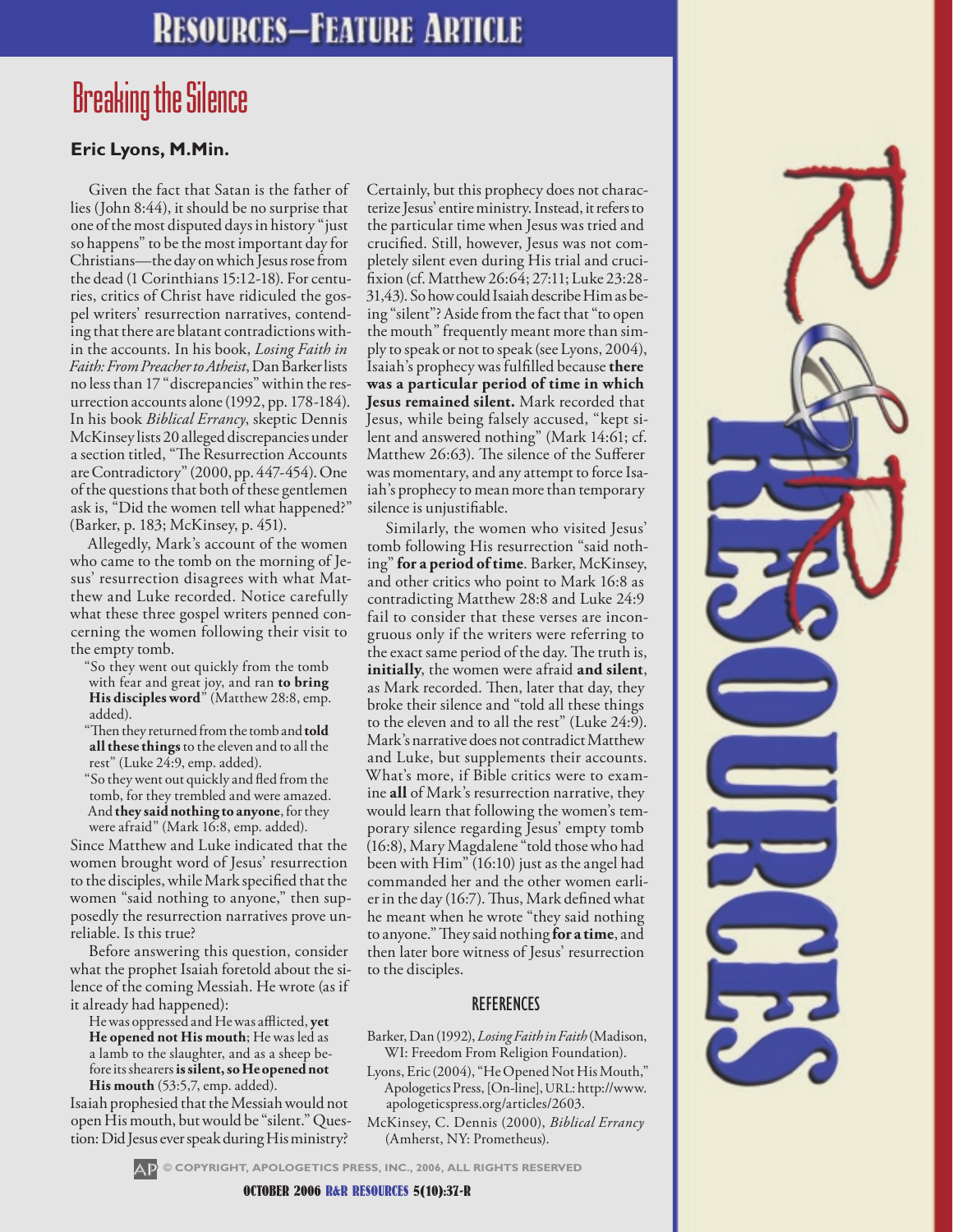# uestion & Answer

IN THE NEWS

Should Christians let their re-<br>ligious convictions affect their political convictions?<br>Many Americans will go to the political convictions?<br>
Many Americans will go to the<br>
polls next month to indicate their<br>
choice of political leaders. It has<br>
long been a common sentiment that "religion polls next month to indicate their and politics don't mix"—meaning that one should keep these two spheres separate and<br>distinct, and that political preference be exercised without the interference of religious opinion. But the Bible contradicts this no- tion. For the faithful Christian, God's will naturally permeates every aspect of life and one (Matthew 6:33). Every thought and every action is subjected to the scrutiny of Scripture (2 Corinthians 10:5). While many decisions in life are left by God to individual taste and personal preference, nevertheless, every area of life must be approached with a proper understanding of moral and spiritual princi- ples that may impinge on one's decision-mak- ing. The Christian is free to form a personal opinion on many political questions—from whether the government should fund health-

care, social security, and public education, to how foreign policy should be conducted. No<br>one's soul is jeopardized by the stance taken on these matters. Nor has God ever de-<br>stroyed cities or nations on account of these<br>political concerns.

political concerns. But we must face the fact that religious and moral issues are being politicized. Just because politicians seize upon these issues, dragging them into the political arena, does not mean<br>that they are exempt from religious scrutiny. The two premiere moral issues confront-<br>ing the nation are same-sex marriage and the butchery of unborn babies (from abortion to embryonic stem cell research). Like the great prophets of old (e.g., Amos 7:10ff.; Mark 6:17- 18), Christians have the divine obligation to stand firm against all politicians who support such evil behaviors. Indeed, our voting should be guided by the same principle articulated by Jehu when he challenged Jehoshaphat's polit- ical affiliation with King Ahab: "Should you help the wicked and love those who hate the Lord?" (2 Chronicles 19:2).

#### **Dave Miller, Ph.D.**

Terri Schiavo's husband, Michael, listed three dates on her tombstone. The first is her birthdate (December 3, 1963). The second is the date that Michael believed she "departed from this Earth" (February 25, 1990—the day she was found collapsed on the floor). The<br>third was the day on which he declared Terri was "at peace" (March 31, 2005). His con-<br>tention was that she officially died in 1990. However, British researchers now may have many people questioning his decision to pull the feeding tube—as well as the diagnosis of

Researchers studied a 23-year-old woman who sustained a traumatic brain injury. The MRI technology determined that the young lady's brain functioned comparably to those of healthy volunteers. Adrian Owen, one of the veloped is a method for detecting when some-<br>one is aware in the absence of other clinical ev-<br>idence" (as quoted in Hopkin, 2006). *Nature*<br>staff writer Michael Hopkin remarked:

Neuroscientists have re-ignited the debate over whether patients in a vegetative state are conscious of their surroundings, by claiming that a woman in such a "waking coma" can respond to verbal commands. The researchers say that brain scans show<br>that she can selectively think of perform-

ing certain actions, such as playing ten-<br>nis, on request (2006).<br>Adrian Owen and his colleagues observed:<br>To address this question of conscious awareness, we conducteda second fMRI ing—BH) study during which the pa-<br>tient was given spoken instructions to perform two mental imagery tasks at

specificpoints during the scan. One task involved imagining playing a game of tennis and the other involved imagin- ing visiting allof the rooms of her house, starting from the front door. During<br>the periods that she was asked to imagine playing tennis, significant activi-<br>ty was observed in the supplementary motor area. In contrast, when she was asked to imagine walking through her home, significant activity was observed<br>in the parahippocampal gyrus, the posterior parietal cortex, and the lateral premotor cortex. **Her neural respons- es were indistinguishablefrom those observed in healthy volunteers per- formingthe same imagery tasks in the scanner** (Owen, et al., 2006, 313:1402,

emp. added).<br>Neuroscientists are planning future studies to ask this young girl a series of "yes" or "no" questions in order to determine her feelings and level of consciousness. This study should sistent vegetative state" is not a definitive di-<br>agnosis—and likewise remind us all of the in-<br>nate value of every human life.

#### **Brad Harrub, Ph.D.**

#### REFERENCES

- Hopkin, Michael (2006), "Thoughts of Woman in 'Waking Coma' Revealed," *Nature*, September 7, [On-line], URL: http://www.nature.com/ news/2006/060904/pf/060904-11\_pf.html.
- Owen, Adrian M., Martin R. Coleman, et al. (2006), "Detecting Awareness in the Vegetative State," *Science*, 313:1402, September 8.



**© COPYRIGHT, APOLOGETICS PRESS, INC., 2006, ALL RIGHTS RESERVED**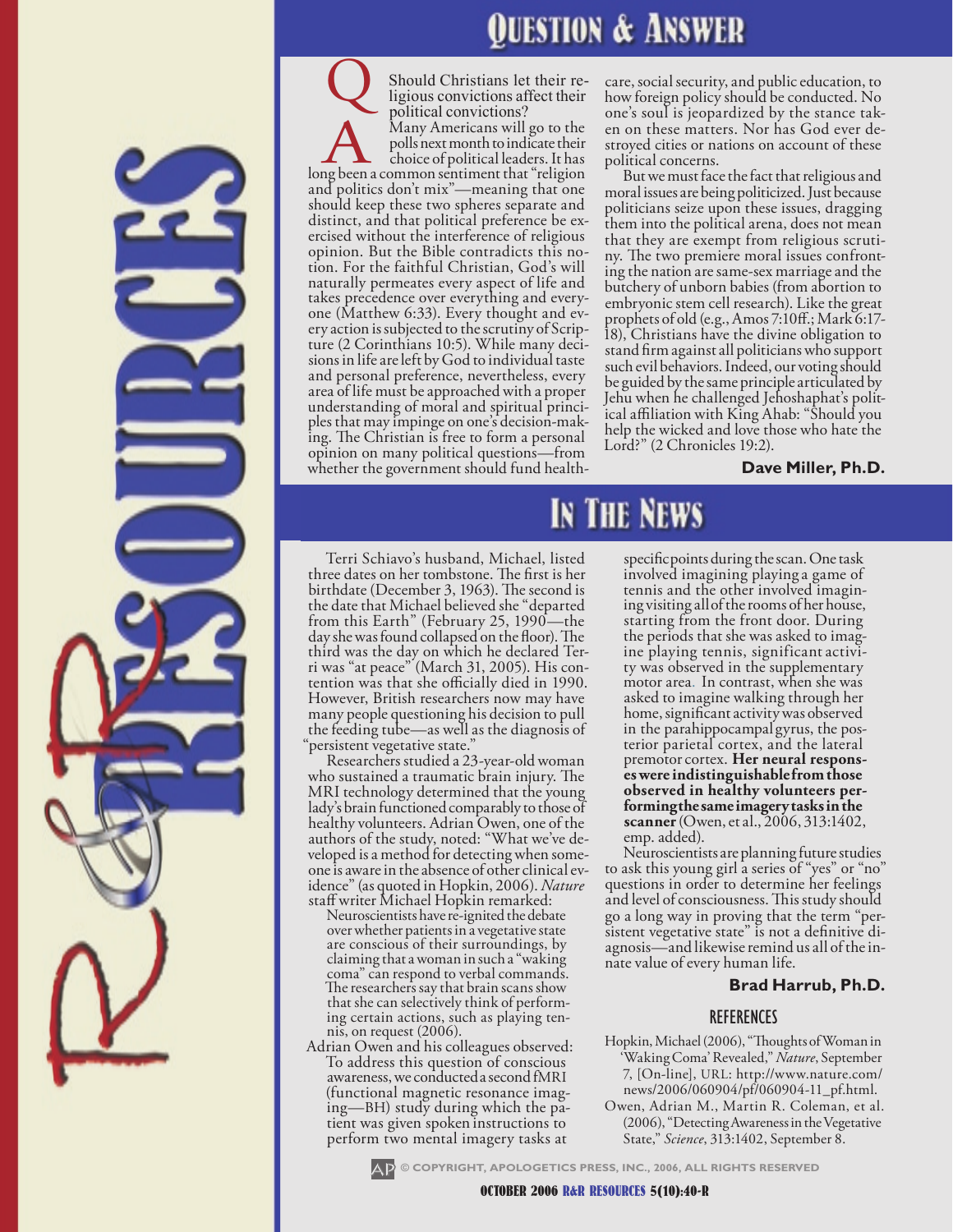#### additional Aspects of the Prophecy of Tyre

ne of the most disputed aspects concerning Ezekiel's prophecy is the statement that the city of Tyre would "never be rebuilt" (26:14), and "be no more forever" (28:19). The skeptic points to modern day Tyre and suggests that these statements have failed to materialize. Till stated: "In fact, Tyre still exists today, as anyone able to read a map can verify. This obvious failure of a highly touted Old Testament prophet is just one more nail in the coffin of the Bible inerrancy doctrine" (n.d.).

Several possible solutions dissolve this alleged problem. First, it could be the case that the bulk of Ezekiel's prophecy dealt with the mainland city of Tyre, the location of which has most likely been lost permanently and is buried under the waters of the Mediterranean Sea. This solution has merit for several reasons. In approximately A.D. 1170, a Jewish traveler named Benjamin of Tudela published a diary of his travels. "Benjamin began his journey from Saragossa, around the year 1160 and over the course of thirteen years visited over 300 cities in a wide range of places including Greece, Syria, Palestine, Mesopotamia and Persia" (Benjamin of Tudela, n.d.). In his memoirs, a section is included concerning the city of Tyre.

From Sidon it is half a day's journey to Sarepta (Sarfend), which belongs to Sidon. Thence it is a half-day to New Tyre (Sur), which is a very fine city, with a harbour in its midst…. There is no harbour like this in the whole world. Tyre is a beautiful city…. In the vicinity is found sugar of a high class, for men plant it here, and people come from all lands to buy it. A man can ascend the walls of New Tyre **and see ancient Tyre, which the sea has now covered**, lying at a stone's throw from the new city. And should one care to go forth by boat, one can see the castles, marketplaces, streets, and palaces **in the bed of the sea** (1907, emp. added.).

From this twelfth-century A.D. text, then, we learn that by that period of time the city known as ancient Tyre lay completely buried beneath the sea and a new city, most likely on some part of the island, had been erected. George Davis, in his book *Fulfilled Prophecies that Prove the Bible*, included a picture of Syrian fishermen under which the following caption

appeared: "Syrian fishermen hauling in their nets on the probable site of ancient Tyre, which perished as predicted by the prophet" (1931, p. 11). In his monumental work on the city of Tyre, Katzenstein mentioned several ancient sources that discussed the position of "Old Tyre." He wrote: "Later this town was dismantled by Alexander the Great in his famous siege of Tyre and **disappeared totally with the change of the coastline** brought about by the dike and the alluvial deposits that changed Tyre into a peninsula" (1973, p. 15, emp. added).

It very likely is the case that the specific site of ancient Tyre has been buried by sand and water over the course of the last 2,500 years and is lost to modern knowledge. That the prophet was speaking about the mainland city in reference to many aspects of his prophecy has much to commend it. It was to that mainland city that King Nebuchadnezzar directed most of

## *It very likely is the case that the specific site of ancient Tyre has been buried by sand and water over the course of the last 2,500 years...*

his attention and destructive measures described in Ezekiel 26:8-11. Furthermore, it was the mainland city that Alexander destroyed completely and cast into the sea to build his causeway to the island city. In addition, Benjamin Tudela's quote corresponds precisely to the statement that the prophet made in the latter part of chapter 26: "For thus says the Lord God: 'When I make you a desolate city, like the cities that are not inhabited, **when I bring the deep upon you, and great waters cover you**'" (26:19, emp. added). In addition, Katzenstein noted that the scholar H.L. Ginsberg has suggested that the name "Great Tyre" was given to the mainland city, while the island city was designated as "Little Tyre" (p. 20). He further noted 2 Samuel 24:7, which mentions "the stronghold of Tyre," and commented that this "may refer to "Old Tyre," or the mainland city (p. 20).

Besides the idea that the bulk of the prophecy dealt with the mainland city, other possible solutions exist that would sufficiently meet the criteria that Tyre would "never be rebuilt" and would "be no more forever." While it is true that a city does currently exist on the island, that city is not a "rebuilt" Tyre and has no real connection to the city condemned by Ezekiel other than its location. If the history of Tyre is traced more completely, it becomes evident that even the island city of Tyre suffered complete destruction. Fleming noted that in approximately A.D. 193. "Tyre was plundered and burned after a fearful slaughter of her citizens" (1966, p. 73). Around the year 1085, the Egyptians "succeeded in reducing Tyre, which for many years had been practically independent" (p. 85). Again, in about 1098, the Vizier of Egypt "entered the city and massacred a large number of people" (p. 88). In addition, the city was besieged in A.D. 1111 (p. 90), and again in April of 1124 (p. 95). Around the year 1155, the Egyptians entered Tyre, "made a raid with fire and sword…and carried off many prisoners and much plunder" (p. 101).

In addition to the military campaigns against the city, at least two major earthquakes pummeled the city, one of which "ruined the wall surrounding the city" (p. 115). And ultimately, in A.D. 1291, the Sultan Halil massacred the inhabitants of Tyre and subjected the city to utter ruin. "Houses, factories, temples, everything in the city was consigned to the sword, flame and ruin" (p. 122). After this major defeat in 1291, Fleming cites several travel logs in which visitors to the city mention that citizens of the area in 1697 were "only a few poor wretches…subsisting chiefly upon fishing" (p. 124). In 1837, another earthquake pounded the remains of the city so that the streets were filled with debris from fallen houses to such a degree that they were impassable (p. 128).

Taking these events into consideration, it is obvious that many nations continued to come against the island city, that it was destroyed on numerous occasions, and that it became a place for fishing, fulfilling Ezekiel's prediction about the spreading of nets. Furthermore, it is evident that the multiple periods of destruction and rebuilding of the city have long since buried the Phoenician city that came under the condemnation of Ezekiel. The *Columbia* 

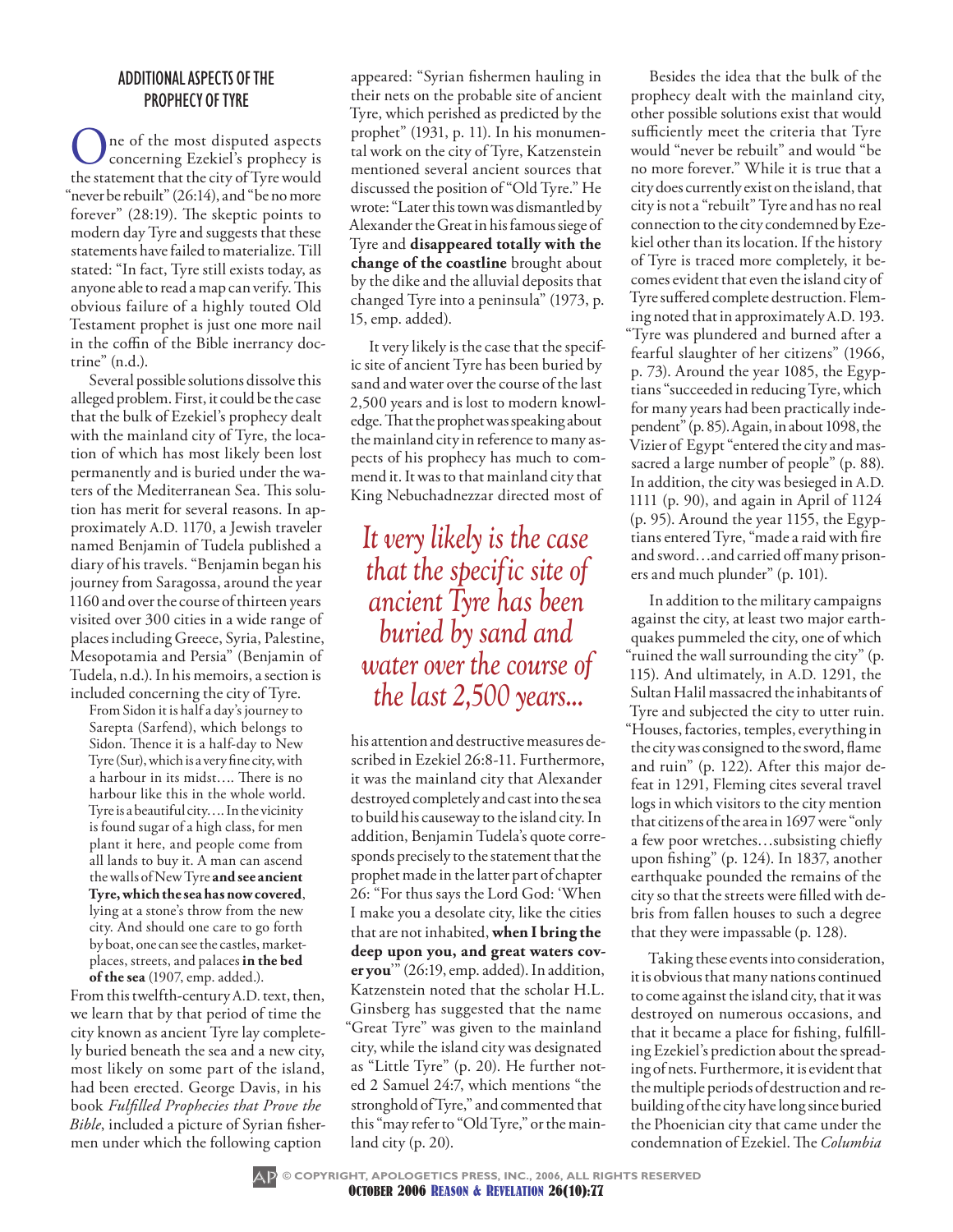*Encyclopedia*, under its entry for Tyre, noted: "The principal ruins of the city today are those of buildings erected by the Crusaders. There are some Greco-Roman remains, but **any left by the Phoenicians lie underneath the present town**" ("Tyre," 2006, emp. added).

Concerning Tyre's present condition, other sources have noted that "continuous settlement has restricted excavation to the Byzantine and Roman levels **and information about the Phoenician town** comes only from documentary sources" ("Ancient Tyre...," n.d., emp. added). Another report confirmed, "Uncovered remains are from the post-Phoenician Greco-Roman, Crusader, Arab and Byzantine times…. **Any traces of the Phoenician city** were either destroyed long ago or remain buried under today's city" ("Ancient Phoenicia," n.d., emp. added). Thus, the only connection that the present town maintains with the ancient one in Ezekiel's day is location, and the present buildings, streets, and other features are not "rebuilt" versions of the original city. If Ezekiel's prophecy extended to the island city as well as the mainland city, it can be maintained legitimately that the ruins lying underneath the city have not been "rebuilt."

#### When Did Ezekiel Prophesy?

Some have questioned the date of the<br>composition of Ezekiel, due to the<br>prophecy's amering acquired in record prophecy's amazing accuracy in regard

to its predictions concerning Tyre. Yet, the book of Ezekiel has much that lends itself to the idea that it was composed by Ezekiel during the time it claims to have been written. When did Ezekiel write his material? Kenny Barfield noted that, besides a belief that supernatural revelation is impossible,

no evidence supports the thesis that Ezekiel's predictions were penned later than 400 B.C. Moreover, the book (Ezek. 1:1; 8:1; 33:1; 40:1-4) claims to have been composed by the prophet sometime in the sixth century, B.C., and Josephus attributes the book to the Hebrew prophet during the time in question (1995, p. 98).

In addition, Ezekiel was included in the Septuagint, which is the "earliest version of the Old Testament Scriptures" available—a translation from Hebrew to Greek which was "executed at Alexandria in the third century before the Christian era" (*Septuagint,* 1998, p. i).

*Furthermore, the scholarly world recognized the book's authenticity and original date of composition virtually unanimously for almost 1,900 years.*

| <b>SPEAKING SCHEDULES</b> |                  |                    |
|---------------------------|------------------|--------------------|
| <b>Kyle Butt</b>          |                  |                    |
| October 2                 | Jacksonville, AL | $(256)$ 435-9356   |
| October 27                | Ethridge, TN     | (931) 829-2110     |
| October 29                | Columbia, TN     | (931) 388-4796     |
| <b>Brad Harrub</b>        |                  |                    |
| October 6-8               | Wichita, KS      | $(316)$ 777-0703   |
| October 13-15             | Sikeston, MO     | $(573)$ 471-5186   |
| October 20-22             | Rock Hill, SC    | (803) 327-7853     |
| <b>Eric Lyons</b>         |                  |                    |
| October 6-8               | Marysville, KS   | $(785) 562 - 3157$ |
| <b>Dave Miller</b>        |                  |                    |
| October 6-8               | Livingston, TX   | (936) 327-3445     |
| October 17-18             | Jacksonville, FL | (904) 711-5075     |
| October 19                | Memphis, TN      | (901) 743-0464     |
| October 29                | Belmont, MS      | $(662)$ 454-7948   |

Simon Greenleaf, the lawyer who is renowned for having played a major role in the founding of Harvard Law School and for having written the *Treatise on the Law of Evidence*, scrutinized several biblical documents in light of the procedures practiced in a court of law. He noted one of the primary laws regarding ancient documents: "Every document, apparently ancient, coming from the proper repository or custody, and bearing on its face no evident marks of forgery, the law presumes to be genuine, and devolves the opposing party the burden of proving it to be otherwise" (1995, p. 16). He then noted that "this is precisely the case with the Sacred Writings. They have been used in the church from time immemorial, and thus are found in the place where alone they ought to be looked for" (pp. 16-17). Specifically in regard to Ezekiel, that is exactly the case. If the prophet wrote it in the sixth century B.C. his work is exactly where it should be, translated in the Septuagint around the year 250 B.C., and noted to be from the proper time period by Josephus in approximately A.D. 90.

Furthermore, the scholarly world recognized the book's authenticity and original date of composition virtually unanimously for almost 1,900 years. The eminently respected Hebrew scholars Keil and Delitzsch, who wrote in the late 1800s, commented: "The genuineness of Ezekiel's prophecies is, at the present day, unanimously recognized by all critics. There is, moreover, no longer any doubt that the writing down and redaction of them in the volume which has been transmitted to us were the work of the prophet himself" (1982, 9:16). Indeed, Archer noted that no serious objection to the book's integrity was even put forth until 1924 (1974, p. 369).

#### Objections to Ezekiel's Authenticity Considered

In regard to the objections that have been put forth, as Greenleaf noted, the burden of proof concerning the authenticity of Ezekiel lies with those who consider it inauthentic. Yet, far from proving such, they have put forth tenuous suggestions based on alleged internal inconsistencies. First, these critics have proposed that the work could not have been by one man since some sections are filled with descriptions

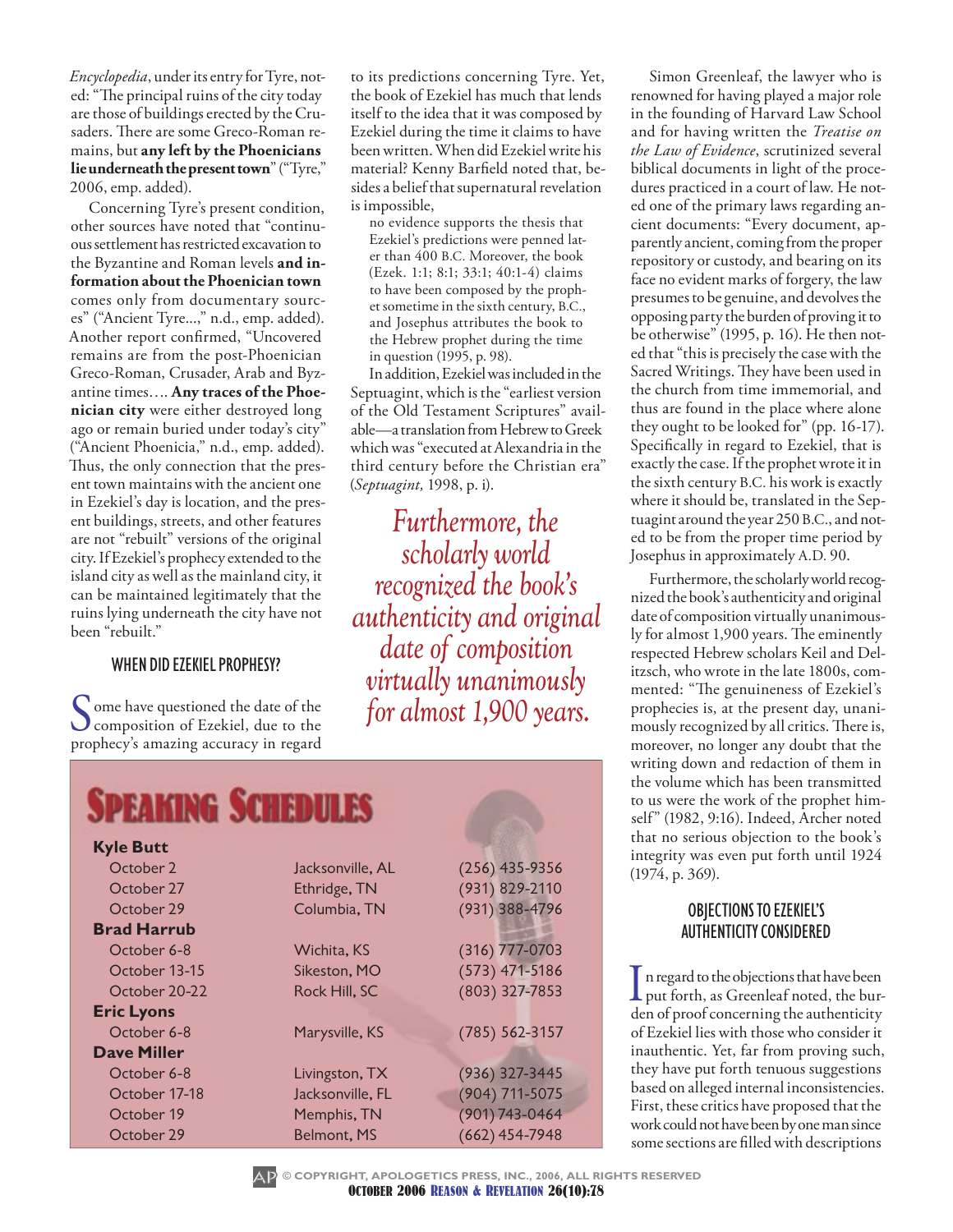of doom and destruction, while others resound with hope and deliverance. This alleged inconsistency holds little weight, as Miller noted:

Of course, this viewpoint is based on purely subjective considerations. No inherent reason exists that forbids a single writer from presenting both emphases. In fact, virtually all the prophets of the Old Testament announce judgment upon God's people and/or their neighbors and then follow that judgment sentence with words of future hope and restoration if repentance is forthcoming…. One must be in possession of a prejudicial perspective before approaching Scripture to come to such a conclusion (1995, p. 138).

The second objection to the integrity of Ezekiel has little more to commend it than the first. The second "proof" of the book's alleged inauthentic nature revolves around the fact that in certain sections, Ezekiel seems to be an eyewitness to events that are happening in Palestine, while at the same time claiming to be writing from Babylon. This objection can be dealt with quickly in a twofold manner. First, it would be possible, and very likely, that news would travel from the remnant of Israelites still free in Palestine to the captives in Babylon. Second, and more likely, if Ezekiel was guided by divine inspiration, he could have been given the ability to know events in Palestine that he did not see (see Miller, 1995, pp. 138- 139). Taking the prophecy of Tyre into account, it is clear that Ezekiel did possess/ receive revelation that allowed him to report events that he had not seen and that were yet to take place.

A third objection to Ezekiel's authenticity actually turns out not to be an objection at all, but rather a verification of Ezekiel's integrity. W.F. Albright, the eminent and respected archaeologist, noted that one of C.C. Torrey's "principle arguments against the authenticity of the prophecy" (the book of Ezekiel—KB) was the fact that Ezekiel dates things by the "years of Jehoiachin's captivity" (1948, p. 164). Supposedly, Jehoiachin would not have been referred to as "king" since he was captive in another land and no longer ruled in his own. Until about 1940, this argument seemed to possess some merit. But in that year, Babylonian tablets were brought to light that contained a cuneiform inscription giving the Babylonian description of Jehoiachin as king of Judah,

even though he was in captivity (p. 165). Albright concluded by saying: "The unusual dates in Ezekiel, so far from being indications that the book is not authentic, prove its authenticity in a most striking way" (p. 165).

Due to the fact that modern critics have failed to shoulder the burden of proof laid upon them to discredit Ezekiel's integrity and authenticity, Smith rightly stated: "The critical studies of the Book of Ezekiel over the past fifty years or so have largely cancelled each other out. The situation now is much the same as it was prior to 1924 (the work of Hoelscher) when the unity and integrity of the book were generally accepted by the critics" (Smith, 1979, p. 33). Miller correctly concluded: "All theories and speculations which call into question the unity and integrity of the book of Ezekiel are unconvincing…. The most convincing view is the traditional one that sees Ezekiel as the long recognized sixth century Hebrew prophet and author of the Old Testament book which bears his name" (1995, p. 139).

#### **CONCLUSION**

So accurate were the prophecies made<br>by Ezekiel that skeptics were forced to suggest a later date for his writings. Yet, such a later date cannot be maintained, and the admission of Ezekiel's accuracy stands as irrefutable evidence of the prophet's divine inspiration. With the penetrating gaze that can only be maintained by the Divine, God looked hundreds of years into the future and instructed Ezekiel precisely what to write so that in the centuries following the predictions, the fulfillment of every detail of the prophet's words could be denied by no honest student of history. "When the word of the prophet comes to pass, the prophet will be known as one whom the Lord has truly sent" (Jeremiah 28:9). Ezekiel's accurate prophecy adds yet another piece of insurmountable evidence to the fact that "all Scripture is inspired of God" (2 Timothy 3:16).

#### **REFERENCES**

- Albright, W.F. (1948), "The Old Testament and Archaeology," *Old Testament Commentary*, ed. Herbert Alleman and Elmer Flack (Philadelphia, PA: Muhlenberg Press).
- "Ancient Phoenicia" (no date), [On-line], URL: http://gorp.away.com/gorp/location/africa/phonici5.htm.
- "Ancient Tyre (Sour)" (no date), [On-line], URL: http://ancientneareast.tripod.com/ Tyre.html.
- Archer, Gleason L. Jr. (1974), *A Survey of Old Testament Introduction* (Chicago, IL: Moody), revised edition.
- Barfield, Kenny (1995), *The Prophet Motive* (Nashville, TN: Gospel Advocate).
- Benjamin of Tudela (no date), "Traveling in Jerusalem," [On-line], URL: http://chass. colostate-pueblo.edu/history/seminar/benjamin.htm.
- Benjamin of Tudela (1907), *The Itinerary of Benjamin of Tudela* (New York, NY: The House of the Jewish Book), [On-line], URL: http://chass.colostate-pueblo.edu/history/ seminar/benjamin/benjamin1.htm.
- Davis, George T.B. (1931), *Fulfilled Prophecies that Prove the Bible* (Philadelphia, PA: Million Testaments Campaign).
- Fleming, Wallace B. (1966), *The History of Tyre* (New York, NY: AMS Press).
- Free, Joseph P. and Howard F. Vos (1992), *Archaeology and Bible History* (Grand Rapids, MI: Zondervan).
- Greenleaf, Simon (1995), *The Testimony of the Evangelists* (Grand Rapids, MI: Kregel Classics).
- Herodotus, (1972 reprint), *The Histories*, trans. Aubrey De Sélincourt (London: Penguin).
- Josephus, Flavius (1987), *The Life and Works of Flavius Josephus: Against Apion*, trans. William Whitson (Peabody, MA: Hendrickson).
- Katzenstein, Jacob (1973), *The History of Tyre* (Jerusalem: The Schocken Institute for Jewish Research).
- Keil, C.F. and F. Delitzsch (1982 reprint), *Commentary on the Old Testament—Ezekiel and Daniel* (Grand Rapids, MI: Eerdmans).
- Miller, Dave (1995), "Introduction to Ezekiel," *Major Lessons from the Major Prophets*, ed. B.J. Clarke (Pulaski, TN: Sain Publications).
- Rufus, Quintus Curtius (2001), *The History of Alexander,* trans.John Yardley (New York, NY: Penguin).
- Septuagint (1998 reprint), (Peabody, Massachusetts: Hendrickson).
- Siculus, Diodorus (1963), *Library of History*, trans. C. Bradford Welles (Cambridge, MA: Harvard University Press).
- Smith, James (1979), *Ezekiel* (Joplin, MO: College Press).
- Till, Farrell (no date), "Prophecies: Imaginary and Unfulfilled," [On-line], URL: http:// www.infidels.org/library/modern/farrell\_ till/prophecy.html.
- "Tyre" (2006), *Columbia Encyclopedia,* [Online], URL: http://yahooligans.yahoo.com/ reference/encyclopedia/entry?id=48355.



October 2006 Reason & Revelation 26(10):79